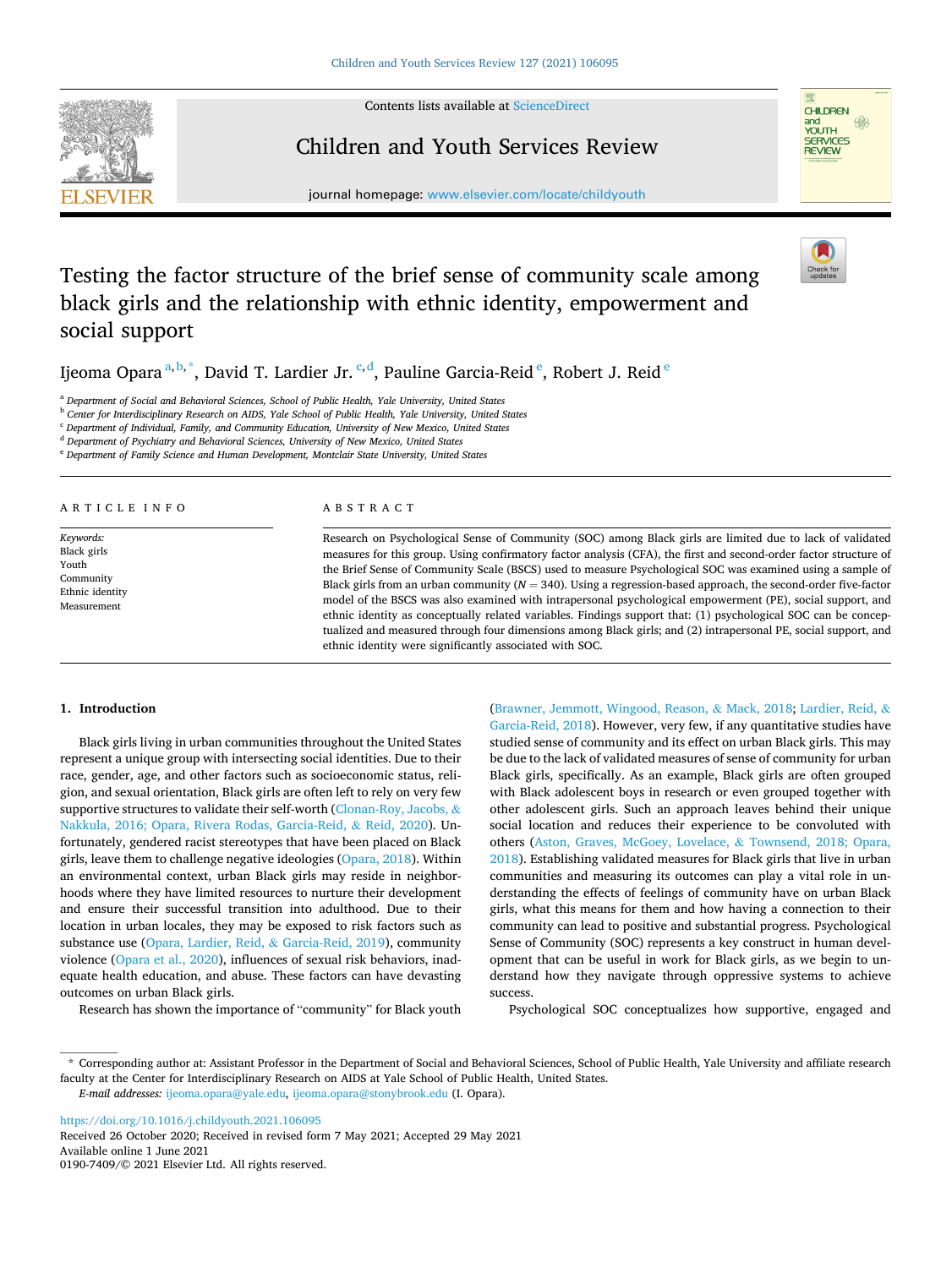cohesive individuals view their own communities. Broader definitions of psychological SOC position this idea within feelings of belongingness and a shared belief that community members will meet one another's needs through these relationships (McMillan & [Chavis, 1986\)](#page-5-0). The construct psychological SOC comprises of four specific dimensions: (1) *membership* (belongingness to the community); (2) *influence* (feeling of making a difference in the community as a member); (3) *needs fulfillment*  (perception that members in the community will meet one another's needs; and (4) *emotional connection* (shared emotional connection or experience).

Among youth of color (e.g. Black, Hispanic), Psychological SOC has been associated with various outcomes including community civic engagement [\(Lardier, 2018; Lardier, Opara, Garcia-Reid,](#page-5-0) & Reid, 2020), social well-being ([Albanesi, Cicognani,](#page-5-0) & Zani, 2007), citizen participation in prevention programming (Peterson & [Reid, 2003\)](#page-5-0), health and wellness ([BeLue, Taylor-Richardson, Lin, McClellan,](#page-5-0) & Hargreaves,  $2006$ ), ethnic group identity and belongingness ([Kenyon](#page-5-0) & Carter, [2011\)](#page-5-0), empowerment including intrapersonal psychological empowerment (i.e. perception to engage in leadership and sociopolitical change activities) and cognitive psychological empowerment (i.e., critical awareness of social injustices and inequalities) ([Forenza](#page-5-0) & Lardier, [2017a; Lardier, 2018; Lardier et al., 2020; Opara et al., 2019](#page-5-0)). [Opara](#page-5-0)  [et al. \(2019\)](#page-5-0) conducted a study examining latent class profiles of psychological empowerment on psychological sense of community and other related variables such as ethnic identity, social support and 30-day drug use. The study included a sample of both Black and Hispanic adolescent girls that lived in an urban community in northeastern united states and found that psychological sense of community, ethnic identity and social support were associated with lower levels of drug use among the sample ([Opara et al., 2019](#page-5-0)). Despite such work among youth of color, further investigation is needed into the measurement and understanding the measurement properties of psychological SOC, particularly among diverse groups of youth such as Black girls. In addition, the contribution of psychometric properties of measurements for Black girls solely, is limited in the literature.

#### **2. Measurement of psychological SOC**

The Brief Sense of Community Scale (BSCS) is the most frequently used measure of psychological SOC (Nowell & [Boyd, 2014; Peterson,](#page-5-0)  Speer, & [McMillan, 2008; Plys](#page-5-0) & Qualls, 2020). [Peterson et al. \(2008\)](#page-5-0)  developed and validated a brief eight-item measure for SOC, which included new items that were designed to be consistent with [McMillan](#page-5-0)  [and Chavis \(1986\)](#page-5-0) original theoretical model that measures four dimensions of the construct (membership, needs fulfillment, influence, and emotional connection). [Peterson et al. \(2008\)](#page-5-0) using CFA, tested the factor structure of SOC among a sample of adults in the Midwest through these analyses, they identified support for the four-factor structure of the BSCS, and importantly, as a second-order structure- therefore, displaying evidence of the measure underlying as a single SOC construct. While limited, other studies have further validated the BSCS factor structure cross-culturally, mainly among adults ([Rivera-Segarra, Rivera-Medina,](#page-6-0)  [and Varas-Diaz, 2016; Wombacher, Tagg, Bürgi,](#page-6-0) & MacBryde, 2010). For instance, [Wombacher et al. \(2010\)](#page-6-0) examined the factor structure of the German version of the BSCS among 270 members of the German military and found support for the second-order four-factor model. In another study, Stračárová and Halamová (2015) examined the Slovak version of the BSCS among 170 Slovakian community members and identified support for the four-dimension factor structure. Most recently, [Buckley, Kim, and Burnette \(2020\)](#page-5-0) examined the BSCS among Spanishspeaking older adults in Puerto Rico and identified through CFA that the four-factor structure provide good model-to-data fit. Unlike these investigations, [Rivera-Segarra Rivera-Medina, and Varas-Diaz \(2016\)](#page-6-0)  examined the psychometric properties and measurement equivalence of a modified Spanish-version of the BSCS in a musical community in Puerto Rico and did not identify support for the original four-factor

solution, but instead a bidimensional model. Despite variation in this one study, the extant research supports the four-dimensional factor structure of the BSCS. Outside of these investigations, there is a need for continued examination and validation among samples of racial-ethnic minority groups in diverse community settings in the United States.

Very few studies have validated the BSCS among adolescents and adolescents of color. The first study to validate among a diverse sample of primarily Black and Hispanic urban adolescents, found support for the four-factor, multidimensional, second-order factor structure [\(Lardier,](#page-5-0)  [2018\)](#page-5-0). No study, to the authors knowledge, have validated the scale specifically among urban Black girls.

The presence of limited scholarship assumes that psychological SOC is a uniform construct across groups and social contexts ([Mammana-](#page-5-0)Lupo, Todd, & [Houston, 2014\)](#page-5-0). Psychological SOC conceptualization can vary from culture to culture and context to context ([Forenza](#page-5-0) & [Lardier, 2017b\)](#page-5-0). This critical understanding positions psychological SOC, and the measurement of psychological SOC through the BSCS, as a context-specific variable. Because adolescents and the communities in which they reside are not homogenous, careful consideration should be taken in measures that are used to dictate their experiences. Furthermore, it is unlikely that one universal measure of SOC can capture all the important dynamics across various communities (e.g., urban/rural, low socioeconomic status/high socioeconomic status). Such considerations require further validation of the scales such as the BSCS on specific population (e.g., Black girls living in urban communities). This is crucial as to prevent the assumption of homogeneity among racially diverse groups (Peterson & [Hughey, 2004\)](#page-5-0).

# **3. Associated variables: Psychological Empowerment, social Support, and ethnic identity**

**Intrapersonal psychological empowerment.** Black girls have the burden of navigating through systems of patriarchal dominance and racial discrimination, which can directly place them at increased risk of feeling unwanted, inferior, and threatened. Therefore, it is essential that research redirects its focus on cultivating empowerment among Black girls within their communities, as a crucial component in their successful transition into adulthood [\(Opara et al., 2020\)](#page-5-0). Psychological empowerment is a multidimensional construct that includes intrapersonal (emotional and one's perception of being empowered), interactional (inter-group relationships), and behavioral components (how one behaves; [Zimmerman, 2000\)](#page-6-0). The intrapersonal component (or intrapersonal psychological empowerment [PE]) is defined as the way people perceive their capability to influence social and political systems important to them, their self-view of control, and the level of power they possess within their environment ([Zimmerman, 2000\)](#page-6-0). Empowerment research has shown the importance of nurturing intrapersonal psychological empowerment among adolescents. Furthermore, various studies have shown the importance of empowerment-based processes on risky behaviors among youth such as drug use [\(Opara et al., 2020\)](#page-5-0), violence ([Morrel-Samuels, Zimmerman,](#page-5-0) & Reischl, 2013), and sexual risk behaviors ([Hamme Peterson, Buser,](#page-5-0) & Westburg, 2010).

Intrapersonal PE has been associated with sense of community and belonginess among urban youth of color [\(Lardier, 2018](#page-5-0)) and girls of color [\(Opara et al., 2020\)](#page-5-0). [Peterson, Peterson, Agre, Christens, and](#page-5-0)  [Morton \(2011\)](#page-5-0) found that higher levels of socio-political awareness not only increased neighborhood belonginess in youth but also predicted lower levels of alcohol and drug use among youth. Literature has shown that among youth of color, engaging in more voluntary, communitybased organizations, can increase higher levels of neighborhood sense of community, which can therefore lead to youth feeling more empowered (Peterson & [Reid, 2003](#page-5-0)). Such a finding can be playing a vital role in the lives of urban Black girls, who may live in socially disorganized neighborhoods. However, research on the conceptualization of psychological sense of community among Black girls, is limited. Strengthening intrapersonal PE has the ability to increase critical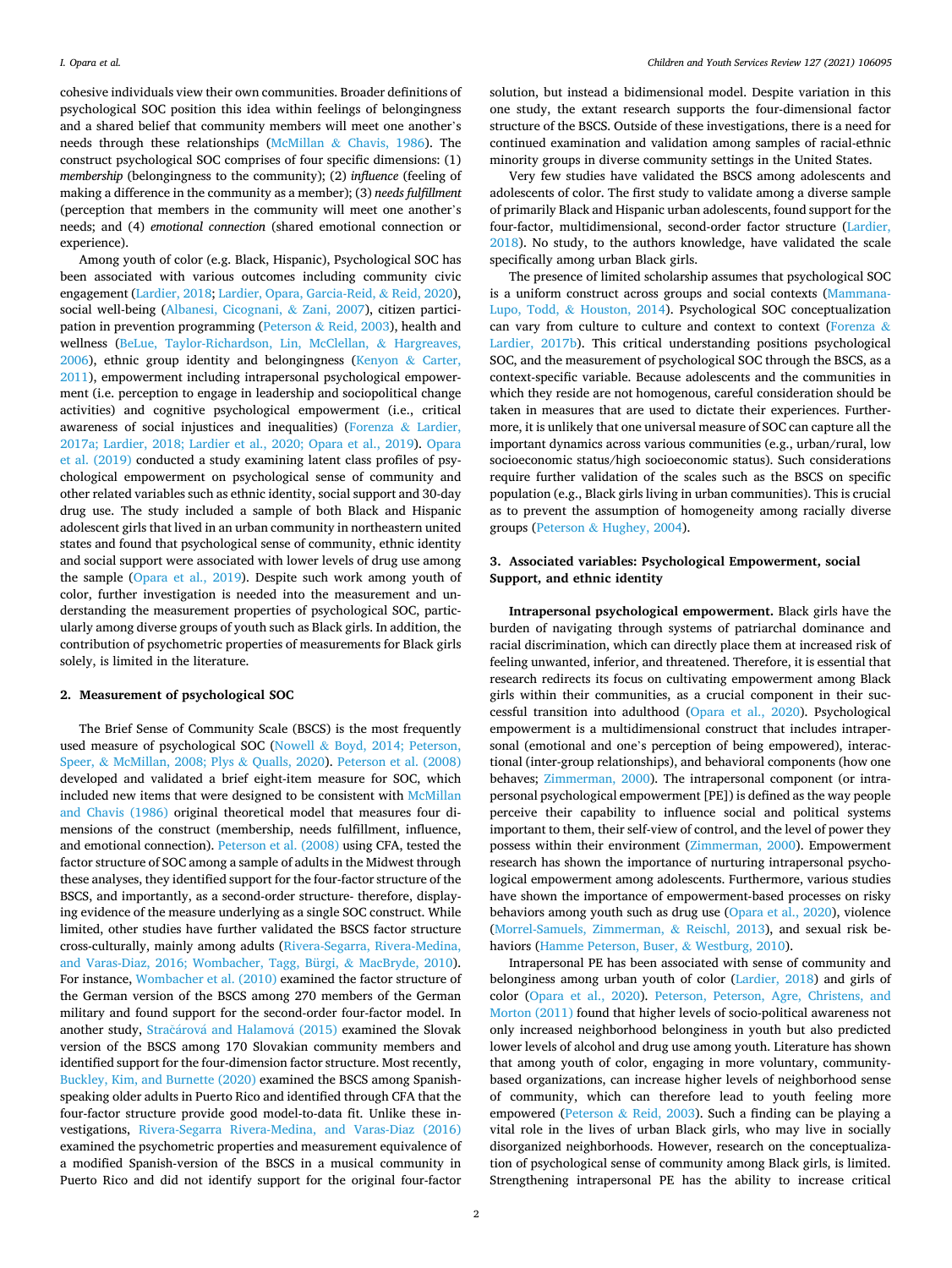awareness of one's community by enabling Black girls to become aware of socio-cultural resources that can improve their environment and meet their needs (Forenza & [Lardier Jr., 2017b;](#page-5-0) [Opara et al., 2020\)](#page-5-0).

Although research on psychological sense of community and intrapersonal PE has been primarily conducted among youth, psychological sense of community appears to be an even more important factor for adolescent girls, though this idea is rarely explored. [Peterson, Lowe,](#page-5-0)  [Aquilino, and Schneider \(2005\)](#page-5-0) found unique gender differences on the effects of intrapersonal PE and psychological SOC on females versus males, specifically, women's intrapersonal PE was weaker when they had a lower perceived psychological SOC. [Speer, Peterson, Armstead,](#page-6-0) & [Allen \(2013\)](#page-6-0) further elaborated that psychological SOC is not monolithic experience, and that women may experience variations in psychological SOC, which may be due to both historical disenfranchisement when compared to men and are more likely to feel empowered due to a collective network of complex, intimate relationships. Given their social location in society, it can be assumed that Black girls may experience varying experiences within their communities and be less likely to be empowered due to their intersecting, marginalize identities. Therefore, additional research is needed to examine the factor-structure of the BSCS among Black girls. Within this study and given the close relationship, psychological empowerment is being examined as evidence of construct validity for the BSCS.

**Ethnic Identity.** Ethnic identity is a major developmental change in adolescence and young adulthood, through the joint processes of exploration and commitment ([Phinney, 1989\)](#page-6-0) that contributes to significantly to one's sense of belonging and their likelihood of feeling empowered. Given that Black girls belong to social locations where their identities intersect with their race, gender and often socioeconomic status, an important subcomponent of their identity may rely on ethnic identity. Black adolescents often use their immediate social environments and communities to form opinions, ideas, and views about themselves as a way to form their own identities. Ethnic identity refers to (a) self-identification with a specific ethnic group; (b) the sense of belonging and attachment to such a group; (c) the perceptions, behaviors, and feelings one has, due to such membership; (d) and involvement in the cultural and social practices of the group [\(Phinney, 1989;](#page-6-0) Phinney & Chavira, 1992; Phinney & [Ong, 2007](#page-6-0)). Ethnic identity can be complex as Black girls may have stronger ties to their ethnicity (e.g., Black Caribbean, African) as opposed to their racial identity (Black Americans). Though research has shown that Black Americans tend to view their ethnic identity and racial identity similarly ([Phinney, 1996](#page-5-0)). Because ethnic identity can be shaped by environments, while limited, there is some research indicating a strong association between psychological SOC and ethnic identity among youth of color. This has been seen among minority youth, such as Dominican adolescents where high psychological SOC was associated with high ethnic identity [\(Garcia-](#page-5-0)[Reid, Peterson, Reid,](#page-5-0) & Peterson, 2013); similar results for American Indian youth (Kenyon et al., 2011); and Latino youth ([Rivas-Drake,](#page-6-0)  [2012\)](#page-6-0), which showed how psychological sense of community mediated the relationships between ethnic identity and self-esteem. However, there are very few, if any studies that specifically examine ethnic identity and psychological sense of community among Black girls. Pertaining to Black girls in the U.S., their identity is both ethnic and racial due to historical and current disenfranchisement and oppression that intersect with lives of Black girls' collective lives. Increasing ethnic pride and identity through psychological sense of community among Black girls, can serve as a protective factor against poor developmental outcomes that they may be at risk of due to their environment and social location.

**Social support.** For youth, having supportive networks has ability to allow marginalized youth to feel empowered and therefore, nurture an attachment to their community. Social support has been linked to intrapersonal PE ([Lardier et al., 2019\)](#page-5-0), psychological sense of community and community attachment [\(Christens](#page-5-0) & Lin, 2014). Because social support as a strengths-based, empowering processes can also serve as a

significant buffer for Black girls who live is disorganized, urban neighborhoods. [Opara et al. \(2019\)](#page-5-0) showed that social support, ethnic identity, psychological sense of community and intrapersonal PE had a direct association with lower drug use among girls of color. Taken together, understanding the measurement properties of psychological sense of community, how Black urban adolescent girls conceptualize sense of community and how it can be associated with important processes such as ethnic identity, social support and psychological empowerment is crucial.

## **4. Purpose**

The purpose of this study is to build on the measurement and conceptualization of the BSCS among a sample of U.S. urban Black girls. The BSCS, while recently validated among a sample of youth of color (e. g., [Lardier et al., 2018](#page-5-0)), has not been adequately tested among Black girls. We examined the factor structure of the BSCS among a robust sample of U.S. Black girls living in an urban community using Confirmatory Factor Analysis (CFA). In addition, using a regression-based approach, we then examined the second-order five-factor model of the BSCS on conceptually related variables: intrapersonal PE and ethnic identity.

# **5. Method**

# *5.1. Participants and procedures*

Data were collected for this study were part of a larger comprehensive need assessment within a northeastern U.S. urban school district, which helped inform environmental strategies and prevention– intervention protocols within the target community. A convenience sample of students ( $N = 1639$ ) were recruited from a large urban high school in the northeastern U.S. For the current study, a delimited sample  $(N =$ 340) of Black girls were examined. This sample of Black girls were between 13 and 15 (30.70%) and 16 and 18 years of age (69.30%). Students were near-evenly distributed between 9th (24.33%), 10th (21.12%), 11th (28.88%), and 12th (25.67%) grades. Over 60% were on the free or reduced lunch program, a proxy for low socioeconomic status.

# *5.2. Measurement*

**Psychological sense of community.** Adolescent participants completed the 8-item *Brief Sense of Community Scale,* which is based on the [McMillan and Chavis \(1986\)](#page-5-0) Psychological SOC theory, as well as the empirical work of [Peterson et al. \(2008\)](#page-5-0). The BSCS was designed to assess four dimensions of psychological SOC: *needs fulfillment (NF), membership (MB), influence (IN),* and *emotional connection (EC).* Sample items included the following: "I feel like a member of this neighborhood" and "I Have a say about what goes on in my neighborhood" Cronbach's alpha was 0.85 (See [Table 1](#page-3-0) for means and standard deviations). Researchers have previously demonstrated support for the four-dimension factor structure of the BSCS among youth (e.g., [Lardier](#page-5-0)  [et al., 2018](#page-5-0)) and adult samples [\(Peterson et al., 2008\)](#page-5-0), with Cronbach's Alphas ranging from 0.85 to 0.92.

**Intrapersonal psychological empowerment.** Adolescent participants completed the 17-item Sociopolitical Control Scale for Youth (SPCS-Y), which was developed to examine the intrapersonal component of PE ([Peterson et al., 2011\)](#page-5-0). [Peterson et al. \(2011\)](#page-5-0) through CFA identified that the SPCS-Y was a two factor measure that examined leadership competency (sample items: "I am a leader in groups" and "I can usually organize people to get things done"; Cronbach's alpha = 0.89) and policy control (sample items: "I have attended a public meeting to push for a policy change" and "I have participated in a protest march or rally"; Cronbach's alpha  $= 0.85$ ). For the current study, the eight-item measure of leadership competence (Cronbach's alpha = 0.84)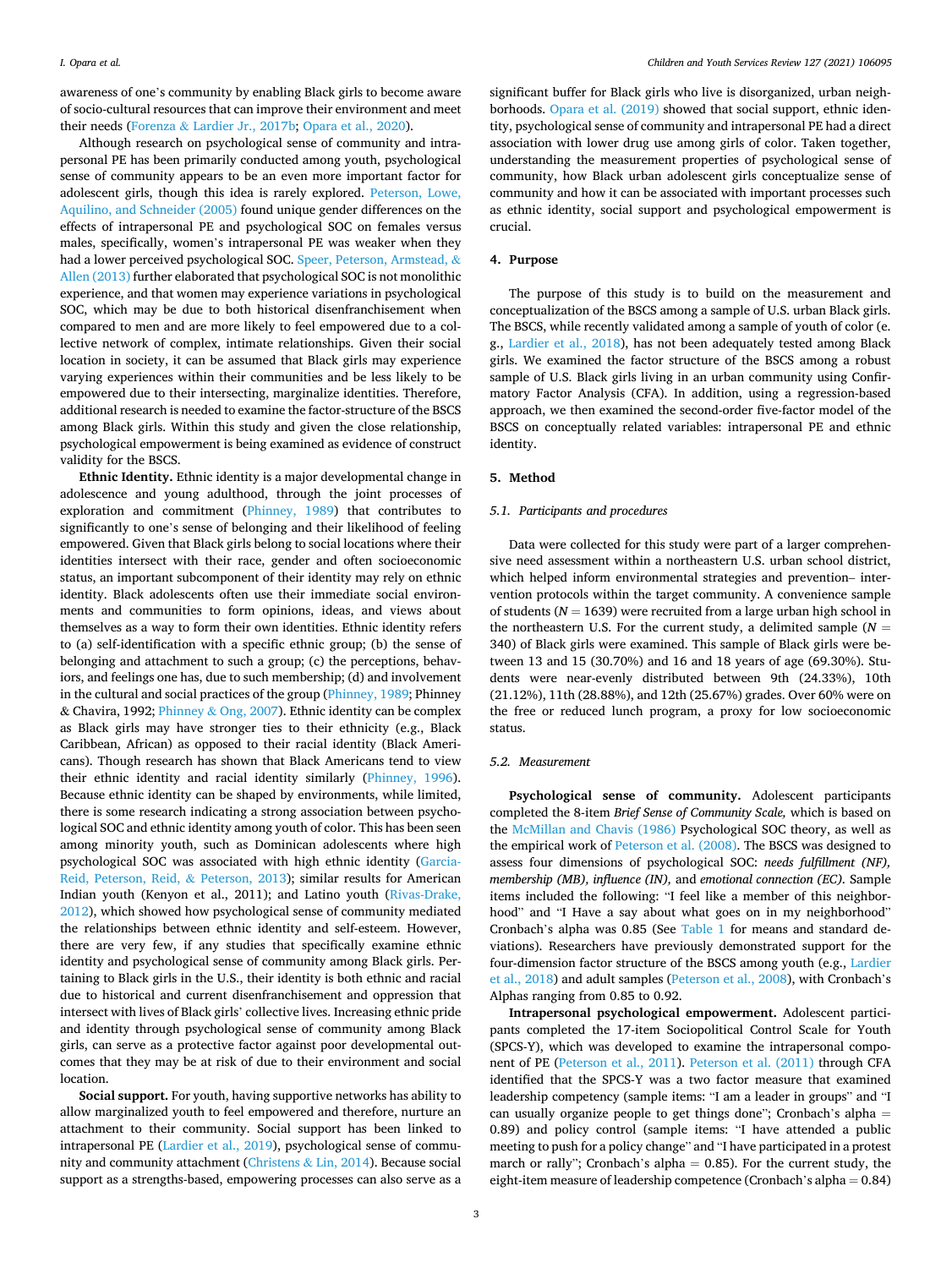#### <span id="page-3-0"></span>**Table 1**

Descriptive statistics and correlations of psychological sense of community latent construct, psychological sense of community sub-dimensions, and latent variables with associated sub-dimensions.

|                                 |           | 2         | 3                        | 4         | 5               | 6                        |           | 8                        | 9                        | 10        | 11                              | 12                       |
|---------------------------------|-----------|-----------|--------------------------|-----------|-----------------|--------------------------|-----------|--------------------------|--------------------------|-----------|---------------------------------|--------------------------|
| 1. Psychological SOC            |           |           |                          |           |                 |                          |           |                          |                          |           |                                 |                          |
| 2. Needs Fulfillment            | $0.86***$ |           |                          |           |                 |                          |           |                          |                          |           |                                 |                          |
| 3. Membership                   | $0.89***$ | $0.71***$ | $\overline{\phantom{0}}$ |           |                 |                          |           |                          |                          |           |                                 |                          |
| 4. Influence                    | $0.81***$ | $0.60***$ | $0.60***$                | ۳         |                 |                          |           |                          |                          |           |                                 |                          |
| 5. Emotional Connection         | $0.89***$ | $0.68***$ | $0.77***$                | $0.64**$  | $\qquad \qquad$ |                          |           |                          |                          |           |                                 |                          |
| 6. Intrapersonal PE             | $0.11*$   | $0.12**$  | $0.17*$                  | $0.12*$   | $0.15*$         | $\overline{\phantom{a}}$ |           |                          |                          |           |                                 |                          |
| 7. Leadership Capacity          | $0.13*$   | $0.15**$  | $0.15*$                  | $0.15*$   | $0.12*$         | $0.87***$                |           |                          |                          |           |                                 |                          |
| 8. Self-efficacy                | $0.11*$   | $0.13*$   | $0.17*$                  | $0.14*$   | $0.14*$         | $0.91***$                | $0.61***$ | $\overline{\phantom{0}}$ |                          |           |                                 |                          |
| 9. Ethnic Identity              | $0.13*$   | $0.16*$   | $0.11**$                 | $0.13*$   | $0.18*$         | $0.42***$                | $0.39***$ | $0.36***$                | $\overline{\phantom{a}}$ |           |                                 |                          |
| 10. Ethnic Identity Exploration | $0.10*$   | $0.15*$   | $0.14**$                 | $0.19*$   | $0.15*$         | $0.36**$                 | $0.34***$ | $0.32***$                | $0.90***$                | -         |                                 |                          |
| 11. Ethnic Commitment           | $0.14*$   | $0.14*$   | $0.10**$                 | $0.15*$   | $0.11*$         | $0.38**$                 | $0.36***$ | $0.33***$                | $0.89***$                | $0.61***$ | $\hspace{0.1mm}-\hspace{0.1mm}$ |                          |
| 12. Social Support              | $0.28***$ | $0.26***$ | $0.21**$                 | $0.26***$ | $0.23***$       | $0.25***$                | $0.18***$ | $0.25***$                | $0.20***$                | $0.21***$ | $0.15*$                         | $\overline{\phantom{a}}$ |
| Mean                            | 2.83      | 2.74      | 3.04                     | 2.61      | 3.05            | 3.91                     | 4.05      | 3.75                     | 17.48                    | 8.51      | 8.97                            | 2.36                     |
| <b>Standard Deviation</b>       | 1.21      | 1.35      | 1.47                     | 1.33      | 1.47            | 0.56                     | 0.58      | 0.66                     | 3.75                     | 2.11      | 2.07                            | 0.41                     |

*Note.* SOC = Sense of Community. PE = Psychological Empowerment.

\* p value *<* 0.05; \*\* p value *<* 0.01; \*\* p value *<* 0.001.

and nine-item measure of policy control (Cronbach's alpha  $= 0.81$ ) were used and combined (Cronbach's alpha  $= 0.85$ ). Adolescent participants responded using a 5-point Likert scale ranging from 1 (*strongly disagree*) to 5 (*strongly agree*). The measurement model for the two-factor model on this latent variable fits the data very well ( $\chi^2 = 120.72$  (99), *p* = .10;  $CFI = 0.98$ ; RMSEA = 0.03 [95% CI = 0.01, 0.05]).

**Ethnic identity.** Adolescent participants responded to the 20-item The Multigroup Ethnic Identity Measure (MEIM). For the current study, the MEIM-Revised (MEIM-R) (Phinney & [Ong, 2007](#page-6-0)) was used. Previous studies have identified support for the utility of both the MEIM (e.g. [Burrow-Sanchez, 2014; Ponterotto, Gretchen, Utsey, Stracuzzi,](#page-5-0) & [Saya, 2003](#page-5-0)) and MEIM-R among Hispanic youth (e.g., [Schwartz, Unger,](#page-6-0)  [Des Rosiers, et al., 2014, Schwartz, Unger, Lorenzo-Blanco, et al., 2014](#page-6-0)). Sample items included for the MEIM-R Ethnic Identity Exploration dimension: "I have spent time trying to figure out more about my ethnic group", "Participating in cultural practices of group". Sample items included for the MEIM-R Ethnic Identity Commitment dimension: "A strong sense of belonging to group" and "A strong attachment towards group". Responses were recorded using a 4-pont Likert scale ranging from *strongly disagree* (1) to *strongly agree* (4). For the current study, the three-item exploration dimension (Cronbach's alpha  $= 0.82$ ) and commitment dimension (Cronbach's alpha = 0.80) were combined (Cronbach's alpha  $= 0.85$ ). The measurement model for the two-factor model on this latent variable fits the data very well ( $\chi^2 = 8.15$  (6), p  $=$  .22; CFI = 0.99; RMSEA = 0.03 [95% CI = 0.01, 0.07]).

**Social Support.** The Social Support Rating Scale (SSRS) measures social support or attachment to members of the community [\(Cauce,](#page-5-0)  Felner, & [Primavera, 1982](#page-5-0)). This scale consists of eight items evaluating social support among adolescents from a variety of sources, including principals, teachers, and friends. [Cauce et al. \(1982\)](#page-5-0) validated this scale among a sample of adolescents and discovered support for three dimensions in the scale: *family* (parents and relatives), *formal* (e.g., teachers, principals, and state workers), and *informal* (e.g., friends and peers) support. Respondents indicated the level of helpfulness provided by each source on a Likert-type 5-point scale ranging from not at all helpful to very helpful. Cronbach's alpha for scale with this sample was 0.87. The measurement model on this latent variable fits the data very well ( $\chi^2$  = 21.50 (15), p = .12; CFI = 0.99; RMSEA = 0.04 [95% CI = 0.01, 0.07]).

# **6. Results**

#### *6.1. Descriptive Statistics and correlations*

Table 1 shows correlation matrix, means, and standard deviations for all measured variables. Mean-level differences were assessed between grade in school and measured variables, as well as access to free or reduced lunch (a proxy for low socioeconomic status) and measured variables for inclusion as covariates. No differences were identified. Table 1 shows correlations among latent variables and sub-dimensions of latent variables. All study measures and sub-dimensions for each measure were correlated. As expected, the overall psychological SOC construct was correlated with both intrapersonal psychological empowerment, ethnic identity measured by the MEIM-R, and social support. Similarly, intrapersonal psychological empowerment, ethnic identity, and social support were correlated.

# *6.2. Confirmatory factor analysis*

Confirmatory Factor Analysis was conducted using STATA (SE 15.1) software [\(StataCorp, 2020\)](#page-6-0) to assess the validity of the BSCS as a secondorder, four-factor structure: *membership, influence, needs fulfillment* and *emotional connection*. Reflective models (scale) were fit [\(Peterson et al.,](#page-5-0)  [2017\)](#page-5-0), which specifies that the relationships emanate from a larger psychological SOC construct and are directed toward observed measures. This suggests that variation in the BSCS leads to variation in the four-factor structure, which is associated with variations in the BSCS measures ([Peterson et al., 2017\)](#page-5-0). Three models were examined among Black girls:

*Model 1:* Examined the four-factor model of the BSCS.

*Model 2:* Examined the second-order factor model of the BSCS.

*Model 3:* A structural model examining the association between psychological SOC (measured using the BSCS) and intrapersonal psychological empowerment, ethnic identity, and social support.

Several fit indices were used to assess model fit. Following standard practice, first the Chi square  $(\chi^2)$  test was assessed, with non-significant  $\chi^2$  values providing some evidence of acceptable model fit. Chi square, however, must be considered in relation to several other fit indices ([West, Taylor,](#page-6-0) & Wei, 2012). Therefore, the following fit indices were also examined: Comparative Fit Index (CFI), and Tucker Lewis Index (TLI), with values that are greater than 0.95 indicating desirable fit; and the Root Mean Square Error of Approximation (RMSEA), with values that are  $\leq$  0.05 = good fit, 05–0.08 = acceptable fit, 0.08–0.10 = marginal fit, and  $>0.10$  = poor fit ([West et al., 2012\)](#page-6-0). The Akaike Information Criterion (AIC) was examined too, with smaller AIC solutions considered providing a better fit to the sample data ([West et al., 2012](#page-6-0)).

[Table 2](#page-4-0) displays the standardized item loadings for confirmatory factor analysis of the Brief Sense of Community Scale (BSCS). For the BSCS as a four-factor model (model 1), the unconstrained model demonstrated good overall fit to the sample data:  $\chi^2 = 11.63$  (10),  $p =$ .31; CFI = 0.99; RMSEA 0.02 [95% CI = 0.001, 0.06], AIC = 7837.58. Standardized measurement weights ranged from 0.66 to 0.94. For the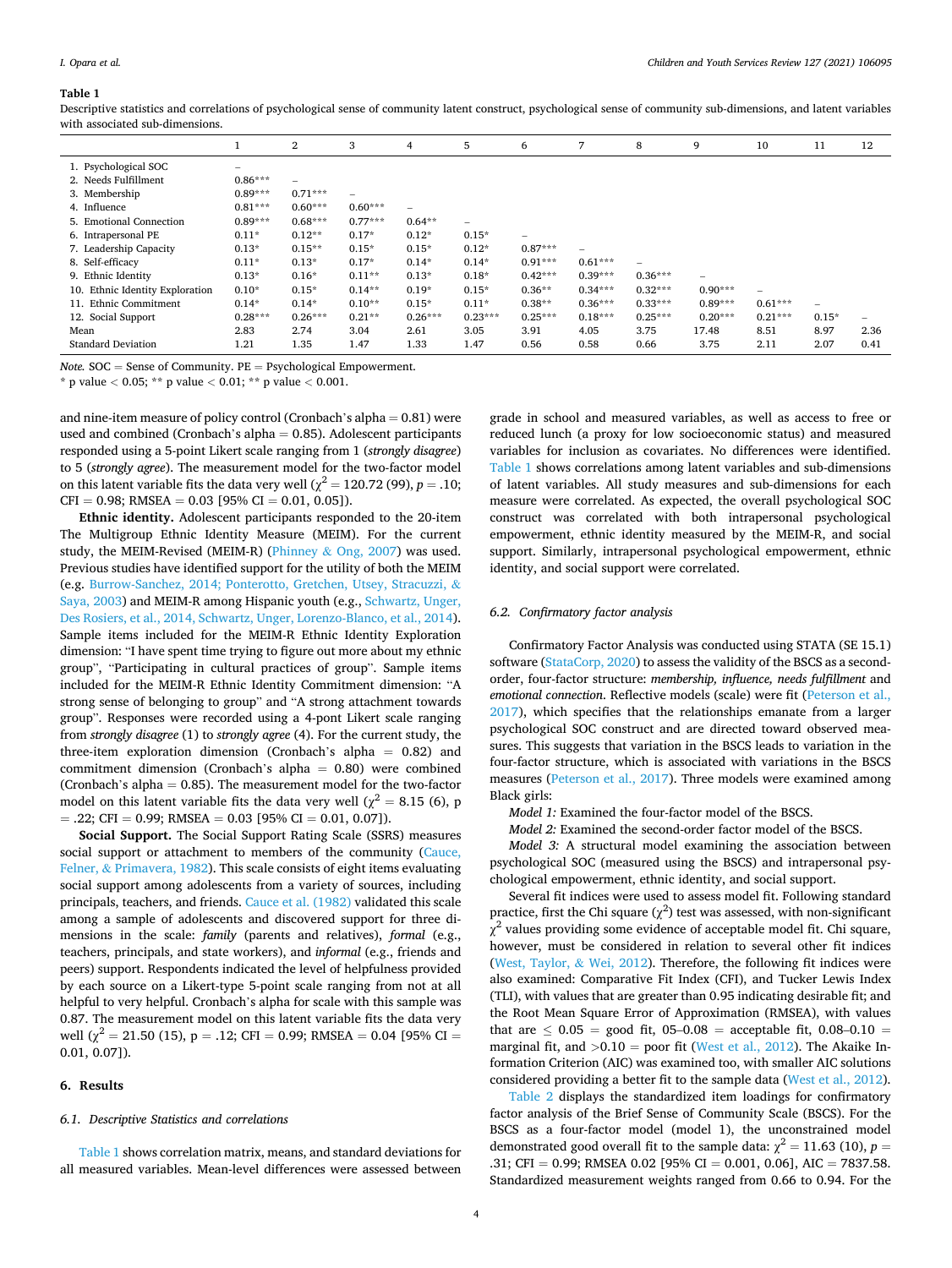#### <span id="page-4-0"></span>**Table 2**

Standardized item loadings for confirmatory factor analysis of the Brief Sense of Community Scale (BSCS) among black girls.

| Item                                                                    | Model 1                  |      |      |                                | Model 2 |      |      |      |  |
|-------------------------------------------------------------------------|--------------------------|------|------|--------------------------------|---------|------|------|------|--|
|                                                                         | <b>Four Factor Model</b> |      |      | Four Factor Second-Order Model |         |      |      |      |  |
|                                                                         | NF                       | MВ   | IN   | EC                             | NF      | MB   | IN   | EС   |  |
| BSCS 1: I can get what I need from this neighborhood.                   | 0.79                     |      |      |                                | 0.79    |      |      |      |  |
| BSCS 2: This neighborhood helps me fulfill my needs.                    | 0.90                     |      |      |                                | 0.9     |      |      |      |  |
| BSCS 3: I feel like a member of this neighborhood.                      |                          | 0.86 |      |                                |         | 0.86 |      |      |  |
| BSCS 4: I belong in this neighborhood.                                  |                          | 0.75 |      |                                |         | 0.75 |      |      |  |
| BSCS 5: I have a say about what goes on in my neighborhood.             |                          |      | 0.66 |                                |         |      | 0.65 |      |  |
| BSCS 6: People in this neighborhood are good at influencing each other. |                          |      | 0.72 |                                |         |      | 0.72 |      |  |
| BSCS 7: I feel connected to this neighborhood.                          |                          |      |      | 0.87                           |         |      |      | 0.86 |  |
| BSCS 8: I have a good bond with others in this neighborhood.            |                          |      |      | 0.75                           |         |      |      | 0.75 |  |

*Note.*  $NF =$  Needs Fulfillment,  $MB =$  Membership,  $IN =$  Influence,  $EC =$  Emotional Connection.

All measurement weights significant at p *<* .001

BSCS as a four factor second-order model (model 2), the unconstrained model also demonstrated good overall fit to the sample data:  $\chi^2 = 13.12$ (11),  $p = .31$ ; CFI = 0.99; RMSEA 0.02 [95% CI = 0.001, 0.06], AIC = 7837.07. First order, standardized measurement weights ranged from 0.83 to 0.95. Second order, structural weights ranged from 0.80 to 0.89. This model explained 69% of the variance in needs fulfillment, 73% of the variance in membership, 86% of the variance in influence, and 91% of the variance in emotional connection. Model 2 displays the BSCS as a higher-order model measuring four-dimensions of psychological SOC.

Final analyses explored the association psychological SOC had with intrapersonal PE, ethnic identity, and social support as conceptually related variables. This final unconstrained model showed good modelto-data fit ( $\chi^2$  = 24.46 (20),  $p = .29$ ; CFI = 0.96; RMSEA 0.03 [95%  $CI = 0.02, 0.06$ ],  $AIC = 7837.50$ ). In this model, psychological SOC significantly predicted ethnic identity ( $b = 0.15$ ,  $p < .01$ ) and intrapersonal PE (*b* = 0.14, p *<* .05), as well as social support (*b* = 0.28, *p <* .001), providing construct validity support on these conceptually related variables.

### **7. Discussion**

The present study examined the eight-item BSCS (i.e., the measure of neighborhood SOC; [Peterson et al., 2008\)](#page-5-0) and tested the BSCS on a sample of Black girls living in an urban community. Our study is one of the first studies to examine the validity of the BSCS among Black girls. Results from this study confirm the first order and second-order structure of the BSCS among Black girls. Our analyses illustrated that the four-factor, second-order structure provided the best overall model fit (Model 3). This finding indicates that the second-order, four-factor model of the BSCS represents one underlying psychological SOC construct. This outcome aligns with the extant research that has also provided evidence on the validity of the four-factor BSCS as representing one underlying psychological SOC construct among Black and Hispanic/ Latinx adolescents [\(Lardier et al., 2018;](#page-5-0) Lardier et al., under-review), as well as Puerto Rican older adults ([Buckley et al., 2020](#page-5-0)), German military members [\(Wombacher et al., 2010](#page-6-0)), and Slovakian adult community members (Stračárová & [Halamov](#page-6-0)á, 2015). Similar to prior investigations (e.g., [Lardier, 2018; Lardier et al., 2018; Peterson et al.,](#page-5-0)  [2008; Opara et al., 2019](#page-5-0)), both the overall BSCS and its underlying subscales were correlated with one another and as expected, positively correlated with intrapersonal PE, ethnic identity, and social support. These findings contribute significantly to the literature on Black girls by presenting strengths-based protective factors than can serve as buffers to engagement of risky behaviors.

By deliberately developing skills and strategies to foster a sense of connection, belonging, and community, Black girls in urban neighborhoods can feel empowered and have a positive view of their identity, thereby, increasing their self-worth. Such processes allow for adolescent girls to feel more in control of their decisions and have the confidence to

seek assistance or support from trusted adult allies within their immediate communities [\(Clonan-Roy et al., 2016\)](#page-5-0). While it is important to note that not all Black girls who live in urban communities are able to obtain such reliable allies or supportive networks, our findings show the importance of incorporating structures in place to provide such resources for Black girls. This study also takes an anti-deficit approach when discussing Black girls, by highlighting the strengths-based findings, which supports the strengths of communities, neighborhoods, and families that Black girls belong to. Implications from findings including promoting ethnic pride and identity within communities that Black girls can thrive in. As ethnic identity plays a significant role in how Black girls view themselves in relation to the world, incorporating elements of ethnic-racial identity and pride within community, school or family programming for Black girls, can serve as a significant protective factor in their success (Mims & [Williams, 2020; Opara et al., 2020; Sanchez,](#page-5-0)  [Hamilton, Gilbert,](#page-5-0) & Vandewater, 2018). Furthermore, encouraging family, community support of adult allies to be dedicated and committed to Black girls is essential in increasing their psychological SOC and feelings of empowerment [\(Cooper, Brown, Metzger, Clinton,](#page-5-0) & [Guthrie, 2013\)](#page-5-0). This allows Black girls to see themselves within their communities and potentially build the confidence in their self-worth.

While this study contributes significantly to SOC literature, there are a few limitations. First, we used a cross-sectional study, therefore we cannot determine causal inferences. We encourage researchers to propose longitudinal models that can capture sense of community and how it develops over time. Second, the BSCS may not capture all the nuances of a specific group of Black girls, particularly those that identify may identify as Black-Caribbean, Afro-Latina, or African. Only adolescent girls who identified as Black only, participated in the study. Future studies need to consider multiple groups of adolescents and further validate the factor structure of this scale among Black girls from different ethnicities. In addition, this scale was validated among a small group of Black girls who lived in an urban community, future studies should validate the scale among Black girls who live in rural, high socioeconomic status/wealthy, and suburban areas to account for any differences by neighborhood and socioeconomic status. Last, this study engaged in analyzing the factor structure among a specific group of urban Black girls from a single community in the Northeastern United States. Therefore, results may not be generalizable to the entire population of Black girls in the U.S. We encourage future use of the BSCS and validation of the scale in other sub-samples of Black girls in the U.S.

### **8. Conclusion**

Despite study limitations, this study contributes to the current limited literature on the psychometric properties of psychological sense of community on Black girls. Psychological sense of community is an important construct for Black girls, especially those that live in urban communities. While previous studies have examined psychological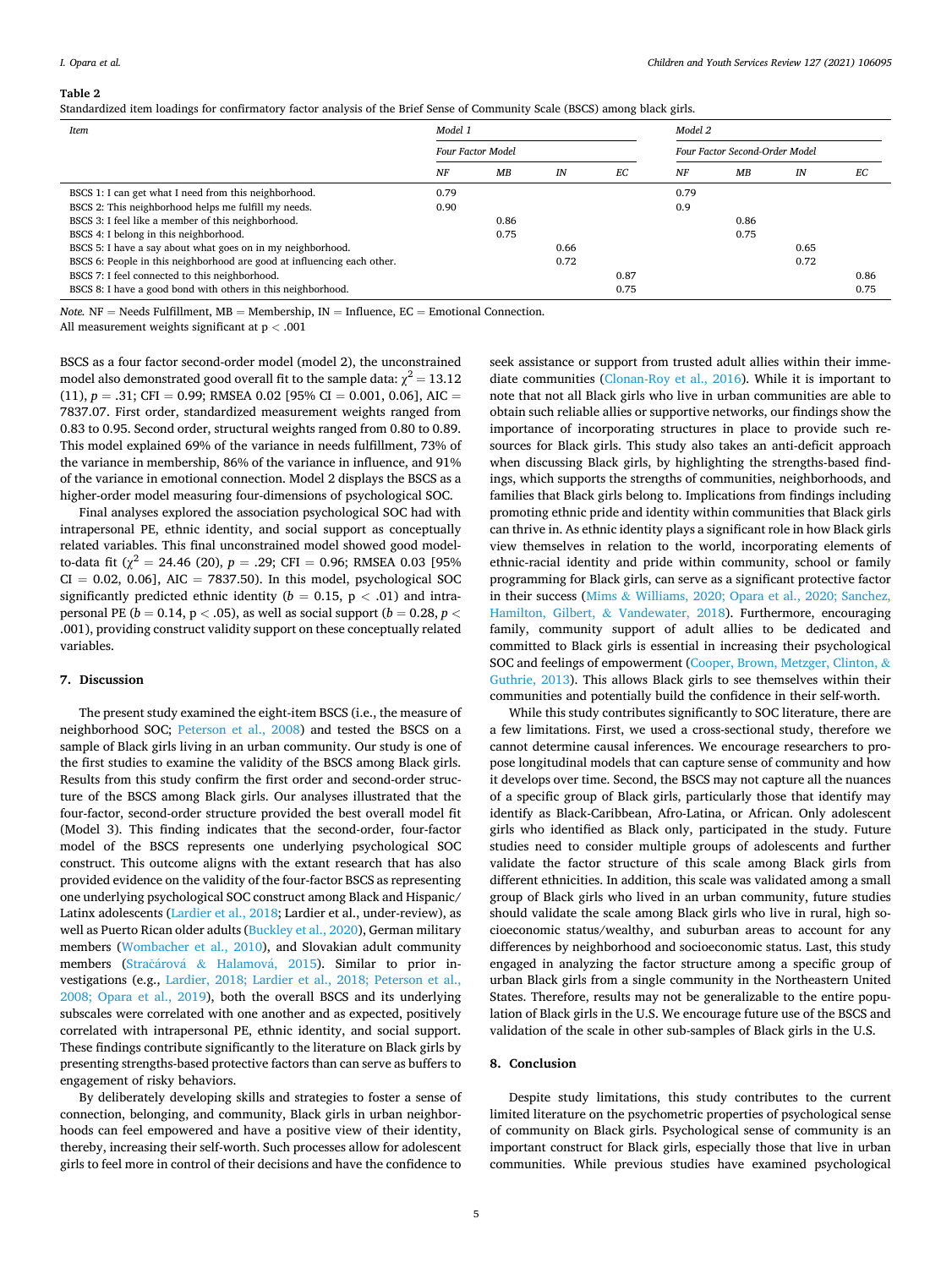<span id="page-5-0"></span>sense of community on youth of color that often include adolescent girls, Black girls and their unique position within society, tends to be a group that is ignored within methodological research. Findings from this study provide a more critical discussion in methodological research by centering Black girls by using strengths-based constructs that can serve to aid in understanding how Black girls can be empowered. Empowering Black girls is a significant protective factor that serves as a buffer in the engagement in risky behaviors and improve developmental outcomes for this group. We encourage researchers and practitioners to promote the benefit of strengthening empowering processes to create community partnerships and supportive structures that highlight ethnic identity principles while nurturing Black girls.

#### **Data availability statement**

*Data available on request due to privacy/ethical restrictions.* The data that support the findings of this study are available on request from the corresponding author. The data are not publicly available due to privacy or ethical restrictions.

#### **CRediT authorship contribution statement**

**Ijeoma Opara:** Conceptualization, Writing - original draft, Writing review & editing. **David T. Lardier:** Writing - review & editing, Writing - original draft, Conceptualization, Methodology, Analysis. **Pauline Garcia-Reid:** Funding acquisition (P.I.). **Robert J. Reid:** Supervision, Writing - review & editing, Funding acquisition (P.I.).

#### **Declaration of Competing Interest**

The authors declare that they have no known competing financial interests or personal relationships that could have appeared to influence the work reported in this paper.

#### **Acknowledgements**

This study was supported by the Drug Free Communities Grant (DFC) Initiative (Grant #SP022-19-01), funded through the Substance Abuse and Mental Health Services Administration (SAMHSA). The first author is supported by the National Institutes of Health Director's Early Independence Award (DP5OD029636) and is partially supported with funding from a National Institute on Mental Health (R25-MH087217). Points of view, opinions, and conclusions in this paper do not necessarily represent the official position of the U.S. Government.

#### **References**

- [Albanesi, C., Cicognani, E., & Zani, B. \(2007\). Sense of community, civic engagement and](http://refhub.elsevier.com/S0190-7409(21)00171-7/h9010)  [social well-being in Italian adolescents.](http://refhub.elsevier.com/S0190-7409(21)00171-7/h9010) *Journal of Community & Applied Social [Psychology, 17](http://refhub.elsevier.com/S0190-7409(21)00171-7/h9010)*(5), 387–406.
- [Aston, C., Graves, S. L., Jr., McGoey, K., Lovelace, T., & Townsend, T. \(2018\). Promoting](http://refhub.elsevier.com/S0190-7409(21)00171-7/h0005)  [Sisterhood: The Impact of a Culturally Focused Program to Address Verbally](http://refhub.elsevier.com/S0190-7409(21)00171-7/h0005)  [Aggressive Behaviors in Black Girls.](http://refhub.elsevier.com/S0190-7409(21)00171-7/h0005) *Psychology in the Schools, 55*(1), 50–62.
- [BeLue, R., Taylor-Richardson, K. D., Lin, J. M., McClellan, L., & Hargreaves, M. K. \(2006\).](http://refhub.elsevier.com/S0190-7409(21)00171-7/h0030)  [Racial disparities in sense of community and health status: Implications in](http://refhub.elsevier.com/S0190-7409(21)00171-7/h0030) [community-based participatory interventions targeting chronic disease in African](http://refhub.elsevier.com/S0190-7409(21)00171-7/h0030) Americans. *[The Journal of Ambulatory Care Management, 29](http://refhub.elsevier.com/S0190-7409(21)00171-7/h0030)*(2), 112–124.
- [Brawner, B. M., Jemmott, L. S., Wingood, G., Reason, J., & Mack, N. \(2018\). HIV/STI](http://refhub.elsevier.com/S0190-7409(21)00171-7/h0035) [prevention among heterosexually active Black adolescents with mental illnesses:](http://refhub.elsevier.com/S0190-7409(21)00171-7/h0035)  [Focus group findings for intervention development.](http://refhub.elsevier.com/S0190-7409(21)00171-7/h0035) *Journal of the Association of [Nurses in AIDS Care, 29](http://refhub.elsevier.com/S0190-7409(21)00171-7/h0035)*(1), 30–44.
- [Buckley, T., Kim, K., & Burnette, D. \(2020\). A Confirmatory Factor Analysis of the Brief](http://refhub.elsevier.com/S0190-7409(21)00171-7/h0040)  [Sense of Community Scale for Spanish-Speaking Older Adults in Puerto Rico.](http://refhub.elsevier.com/S0190-7409(21)00171-7/h0040) *[Innovation in Aging, 4](http://refhub.elsevier.com/S0190-7409(21)00171-7/h0040)*(Suppl 1), 108.
- Burrow-Sanchez, J. J. (2014). Measuring ethnic identity in Latino adolescents with substance use disorders. *Substance Use & Misuse, 49*(8), 982–986. [https://doi.org/](https://doi.org/10.3109/10826084.2013.794839)  [10.3109/10826084.2013.794839](https://doi.org/10.3109/10826084.2013.794839)

[Cauce, A. M., Felner, R. D., & Primavera, J. \(1982\). Social support in high-risk](http://refhub.elsevier.com/S0190-7409(21)00171-7/h0050) [adolescents: Structural components and adaptive impact.](http://refhub.elsevier.com/S0190-7409(21)00171-7/h0050) *American Journal of [Community Psychology, 10](http://refhub.elsevier.com/S0190-7409(21)00171-7/h0050)*(4), 417–428.

[Christens, B. D., & Lin, C. S. \(2014\). Influences of community and organizational](http://refhub.elsevier.com/S0190-7409(21)00171-7/h9045)  [participation, social support, and sense of community on psychological](http://refhub.elsevier.com/S0190-7409(21)00171-7/h9045)

empowerment: Income as moderator. *[Family and Consumer Sciences Research Journal,](http://refhub.elsevier.com/S0190-7409(21)00171-7/h9045)  42*[\(3\), 211](http://refhub.elsevier.com/S0190-7409(21)00171-7/h9045)–223.

- [Clonan-Roy, K., Jacobs, C. E., & Nakkula, M. J. \(2016\). Towards a model of positive](http://refhub.elsevier.com/S0190-7409(21)00171-7/h0055)  [youth development specific to girls of color: Perspectives on development, resilience,](http://refhub.elsevier.com/S0190-7409(21)00171-7/h0055)  [and empowerment.](http://refhub.elsevier.com/S0190-7409(21)00171-7/h0055) *Gender Issues, 33*(2), 96–121.
- [Cooper, S. M., Brown, C., Metzger, I., Clinton, Y., & Guthrie, B. \(2013\). Racial](http://refhub.elsevier.com/S0190-7409(21)00171-7/h0060) [discrimination and African American adolescents](http://refhub.elsevier.com/S0190-7409(21)00171-7/h0060)' adjustment: Gender variation in [family and community social support, promotive and protective factors.](http://refhub.elsevier.com/S0190-7409(21)00171-7/h0060) *Journal of [Child and Family Studies, 22](http://refhub.elsevier.com/S0190-7409(21)00171-7/h0060)*(1), 15–29.
- [Forenza, B., & Lardier, D. T. \(2017a\). Sense of community through supportive housing](http://refhub.elsevier.com/S0190-7409(21)00171-7/h0065)  [among foster care alumni.](http://refhub.elsevier.com/S0190-7409(21)00171-7/h0065) *Child Welfare, 95*(2), 91–115.
- [Forenza, Brad, & Lardier, David T. \(2017b\). Sense of community through supportive](http://refhub.elsevier.com/S0190-7409(21)00171-7/h9015)  [housing among formerly homeless individuals with serious mental illness.](http://refhub.elsevier.com/S0190-7409(21)00171-7/h9015) *Journal of [Social Distress and the Homeless, 26](http://refhub.elsevier.com/S0190-7409(21)00171-7/h9015)*(1), 33–41.
- [Garcia-Reid, P., Peterson, C. H., Reid, R. J., & Peterson, N. A. \(2013\). The protective](http://refhub.elsevier.com/S0190-7409(21)00171-7/h0070)  [effects of sense of community, multigroup ethnic identity, and self-esteem against](http://refhub.elsevier.com/S0190-7409(21)00171-7/h0070) [internalizing problems among Dominican youth: Implications for social workers.](http://refhub.elsevier.com/S0190-7409(21)00171-7/h0070)  *[Social Work in Mental Health, 11](http://refhub.elsevier.com/S0190-7409(21)00171-7/h0070)*(3), 199–222.
- [Hamme Peterson, C., Buser, T. J., & Westburg, N. G. \(2010\). Effects of familial](http://refhub.elsevier.com/S0190-7409(21)00171-7/h0075)  [attachment, social support, involvement, and self-esteem on youth substance use and](http://refhub.elsevier.com/S0190-7409(21)00171-7/h0075)  sexual risk taking. *[The Family Journal, 18](http://refhub.elsevier.com/S0190-7409(21)00171-7/h0075)*(4), 369–376.
- [Kenyon, D. B., & Carter, J. S. \(2011\). Ethnic identity, sense of community, and](http://refhub.elsevier.com/S0190-7409(21)00171-7/h0085) [psychological well-being among northern plains American Indian youth.](http://refhub.elsevier.com/S0190-7409(21)00171-7/h0085) *Journal of [Community Psychology, 39](http://refhub.elsevier.com/S0190-7409(21)00171-7/h0085)*(1), 1–9.
- Lardier Jr., D.T., Opara, I., Garcia-Reid, P., Reid, R.J. (2020).The mediating role of ethnic identity and social justice orientation between community civic participation, psychological sense of community and cognitive and psychological empowerment among adolescents of color. The Urban Review. Advance online publication. doi: 10.1007/s11256-020-00573-z.
- [Lardier, D. T., Jr, Reid, R. J., & Garcia-Reid, P. \(2018\). Validation of the Brief Sense of](http://refhub.elsevier.com/S0190-7409(21)00171-7/h0090) [Community Scale among youth of color from an underserved urban community.](http://refhub.elsevier.com/S0190-7409(21)00171-7/h0090)  *[Journal of Community Psychology, 46](http://refhub.elsevier.com/S0190-7409(21)00171-7/h0090)*(8), 1062–1074.
- [Lardier, D. T., Jr \(2018\). An examination of ethnic identity as a mediator of the effects of](http://refhub.elsevier.com/S0190-7409(21)00171-7/h0095)  [community participation and neighborhood sense of community on psychological](http://refhub.elsevier.com/S0190-7409(21)00171-7/h0095)  [empowerment among urban youth of color.](http://refhub.elsevier.com/S0190-7409(21)00171-7/h0095) *Journal of Community Psychology, 46*(5), 551–[566](http://refhub.elsevier.com/S0190-7409(21)00171-7/h0095).
- [Lardier, D. T., Opara, I., Bergeson, C., Herrera, A., Garcia-Reid, P., & Reid, R. J. \(2019\).](http://refhub.elsevier.com/S0190-7409(21)00171-7/h0100)  [A study of psychological sense of community as a mediator between supportive](http://refhub.elsevier.com/S0190-7409(21)00171-7/h0100)  [social systems, school belongingness, and outcome behaviors among urban high](http://refhub.elsevier.com/S0190-7409(21)00171-7/h0100)  school students of color. *[Journal of Community Psychology, 47](http://refhub.elsevier.com/S0190-7409(21)00171-7/h0100)*(5), 1131–1150.
- [Mammana-Lupo, V., Todd, N. R., & Houston, J. D. \(2014\). The role of sense of](http://refhub.elsevier.com/S0190-7409(21)00171-7/h0105)  [community and conflict in predicting congregational belonging.](http://refhub.elsevier.com/S0190-7409(21)00171-7/h0105) *Journal of [Community Psychology, 42](http://refhub.elsevier.com/S0190-7409(21)00171-7/h0105)*(1), 99–118.
- [McMillan, D. W., & Chavis, D. M. \(1986\). Sense of community: A definition and theory.](http://refhub.elsevier.com/S0190-7409(21)00171-7/h0110)
- *[Journal of community psychology, 14](http://refhub.elsevier.com/S0190-7409(21)00171-7/h0110)*(1), 6–23. Mims, L. C., & Williams, J. L. (2020). "[They Told Me What I Was Before I Could Tell](http://refhub.elsevier.com/S0190-7409(21)00171-7/h0115) Them What I Was": Black Girls' [ethnic-racial identity development within multiple](http://refhub.elsevier.com/S0190-7409(21)00171-7/h0115)  worlds. *[Journal of Adolescent Research, 0743558420913483](http://refhub.elsevier.com/S0190-7409(21)00171-7/h0115)*.
- [Morrel-Samuels, S., Zimmerman, M. A., & Reischl, T. M. \(2013\). Creating Safe and](http://refhub.elsevier.com/S0190-7409(21)00171-7/h0120)  [Healthy Futures: Michigan Youth Violence Prevention Center.](http://refhub.elsevier.com/S0190-7409(21)00171-7/h0120) *Reclaiming Children [and Youth, 22](http://refhub.elsevier.com/S0190-7409(21)00171-7/h0120)*(3), 31–36.
- [Nowell, B., & Boyd, N. M. \(2014\). Sense of community responsibility in community](http://refhub.elsevier.com/S0190-7409(21)00171-7/h0125) [collaboratives: Advancing a theory of community as resource and responsibility.](http://refhub.elsevier.com/S0190-7409(21)00171-7/h0125)  *[American Journal of Community Psychology, 54](http://refhub.elsevier.com/S0190-7409(21)00171-7/h0125)*(3–4), 229–242.
- Opara, I. (2018). Examining African American parent-daughter HIV risk communication using a Black feminist-ecological lens: Implications for Intervention. *Journal of Black Studies, 49*(2), 134–151. <https://doi.org/10.1177/0021934717741900>
- Opara, I., Lardier, Jr. D. T., Reid, R. J., & Garcia-Reid, P. (2019). "It all starts with the parents": A qualitative study on the protective factors for drug use prevention among Black and Hispanic girls. *Affilia: Journal of Women & Social Work*. Advance online publication: doi:10.1177/0886109918822543.
- Opara, I., Rivera Rodas, E., Garcia-Reid, P., & Reid, R.J. (2020). Ethnic Identity, Empowerment, Social Support, and Sexual Risk Behaviors among Black Adolescent Girls: Examining Drug Use as a Mediator. *Child and Adolescent Social Work*. Advanced online publication. doi:10.1007/s10560-020-00706-z.
- [Peterson, N. A., & Hughey, J. \(2004\). Social cohesion and intrapersonal empowerment:](http://refhub.elsevier.com/S0190-7409(21)00171-7/h0135)  Gender as moderator. *[Health education research, 19](http://refhub.elsevier.com/S0190-7409(21)00171-7/h0135)*(5), 533–542.
- [Peterson, N. A., Lowe, J. B., Aquilino, M. L., & Schneider, J. E. \(2005\). Linking social](http://refhub.elsevier.com/S0190-7409(21)00171-7/h9030)  [cohesion and gender to intrapersonal and interactional empowerment: Support and](http://refhub.elsevier.com/S0190-7409(21)00171-7/h9030)  new implications for theory. *[Journal of community psychology, 33](http://refhub.elsevier.com/S0190-7409(21)00171-7/h9030)*(2), 233–244.
- [Peterson, N. A., Peterson, C. H., Agre, L., Christens, B. D., & Morton, C. M. \(2011\).](http://refhub.elsevier.com/S0190-7409(21)00171-7/h0140) [Measuring youth empowerment: Validation of a sociopolitical control scale for youth](http://refhub.elsevier.com/S0190-7409(21)00171-7/h0140)  in an urban community context. *[Journal of Community Psychology, 39](http://refhub.elsevier.com/S0190-7409(21)00171-7/h0140)*(5), 592–605.
- [Peterson, N. A., & Reid, R. J. \(2003\). Paths to psychological empowerment in an urban](http://refhub.elsevier.com/S0190-7409(21)00171-7/h0145)  [community: Sense of community and citizen participation in substance abuse](http://refhub.elsevier.com/S0190-7409(21)00171-7/h0145) prevention activities. *[Journal of Community Psychology, 31](http://refhub.elsevier.com/S0190-7409(21)00171-7/h0145)*(1), 25–38.
- [Peterson, N. A., Speer, P. W., & McMillan, D. W. \(2008\). Validation of a brief sense of](http://refhub.elsevier.com/S0190-7409(21)00171-7/h0130)  [community scale: Confirmation of the principal theory of sense of community.](http://refhub.elsevier.com/S0190-7409(21)00171-7/h0130)  *[Journal of Community Psychology, 36](http://refhub.elsevier.com/S0190-7409(21)00171-7/h0130)*(1), 61–73.
- [Peterson, N. A., Speer, P. W., Peterson, C. H., Powell, K. G., Treitler, P., & Wang, Y.](http://refhub.elsevier.com/S0190-7409(21)00171-7/h9035) [\(2017\). Importance of auxiliary theories in research on university-community](http://refhub.elsevier.com/S0190-7409(21)00171-7/h9035) [partnerships: The example of psychological sense of community.](http://refhub.elsevier.com/S0190-7409(21)00171-7/h9035) *Collaborations: A [Journal of Community-Based Research and Practice, 1](http://refhub.elsevier.com/S0190-7409(21)00171-7/h9035)*(1), 5.
- [Phinney, J. S. \(1996\). When we talk about American ethnic groups, what do we mean?](http://refhub.elsevier.com/S0190-7409(21)00171-7/h0150)  *[American Psychologist, 51](http://refhub.elsevier.com/S0190-7409(21)00171-7/h0150)*, 918–927.